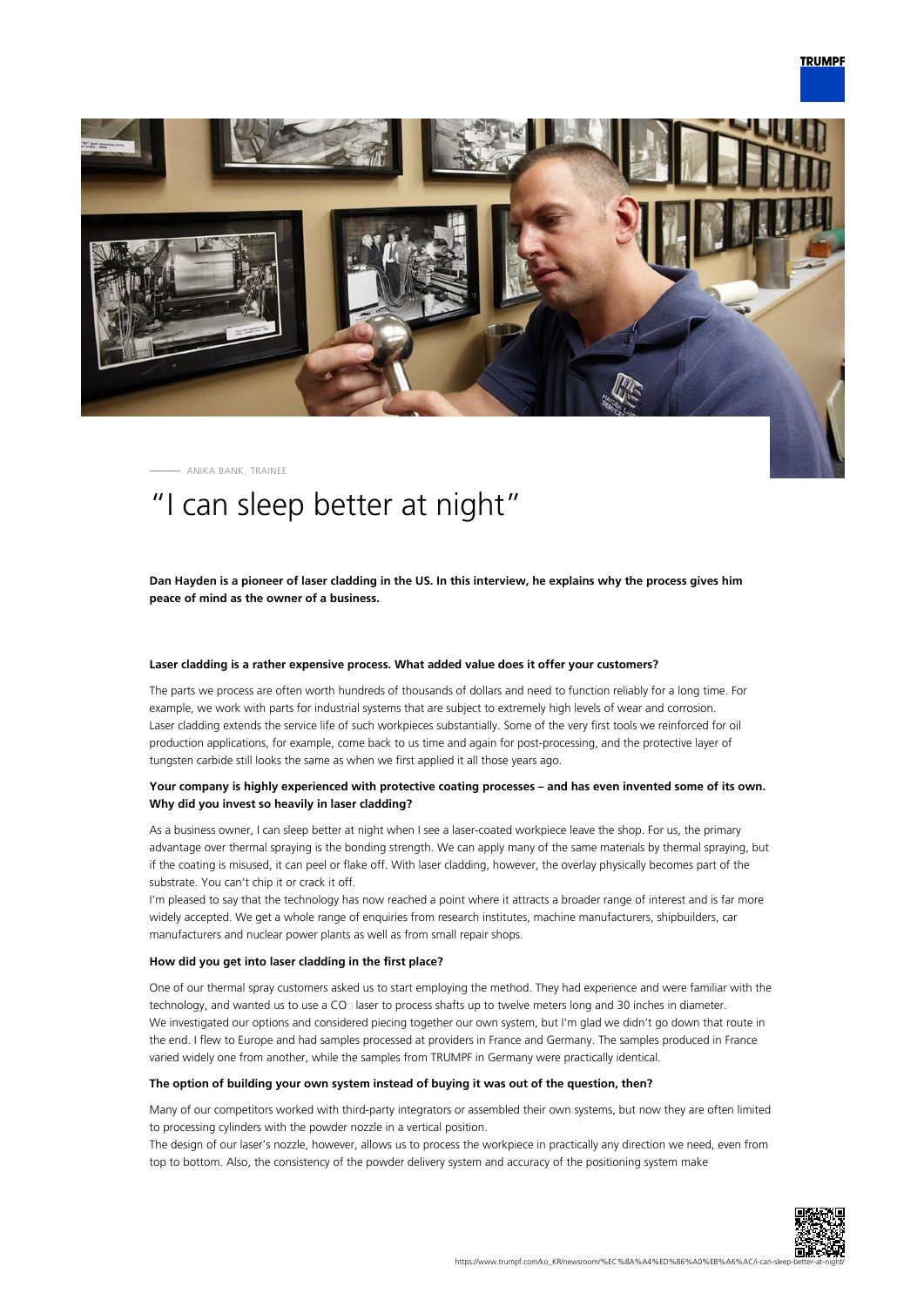

# **Can you describe a typical job?**

solution.

We apply protective coatings to machine parts used in harsh environments, something we've been doing for over 70 years and for which we still employ a range of technologies. Up until a few years ago, most of the laser work we did was for still for the oil and gas industry. But that changed when the price of oil dropped. Now the work we do is less specialized, meaning we are able to fulfill a wide assortment of different orders.

Cylinders and wearing surfaces are pretty common geometries for us, but we work on a broad range of applications. We've cladded some very large parts – blades for hydroelectric turbines 1.5 meters in diameter, for example – but also small parts measuring just 1.5 centimeters.



Laser-cladded turbines: "Does it work?" is a question Dan Hayden often hears. Photo: Steve Adams Photography



"What does the future look like?" The founder's great-grandson Dan Hayden believes it lies in lasers. Photo: Steve Adams Photography

## **Have you reengineered any parts for more efficient processing?**

Customers often give us specifications based on older welding technologies that require more material to achieve the necessary hardness. One customer, for example, requested hardfacing with a thickness of 1.52 to 2.54 millimeters based on old specs. Since the laser gives us undiluted hardness on the first pass, we reduced the hardfacing thickness to 0.76 to 1.01 millimeters while providing greater protection, extending part life, and saving materials, time and costs, too.

#### **Are any of your customers still skeptical about laser cladding?**

Up until a few years ago, some industries still had some reservations about the new process. We realized how important it is to give customers a sample of a laser-cladded part so they can see the outstanding quality for themselves. Now, the uncertainty has subsided and laser metal deposition (LMD) technology is much more widely accepted. If, at first, customers don't understand how the technology works, we show them the process in action. Seeing the application of the bead firsthand and checking the actual weld is usually enough to convince them.

# **What direction do you see future business taking?**

I anticipate that the growing number of light rail systems will encounter wear and corrosion problems that haven't materialized yet. We've also discussed ways to serve the wind and solar power markets. Over time, I expect more and more orders for conventional, manual welding – like arc welding or plasma spraying – to be replaced by laser cladding. The reasons are clear: laser cladding gives better protection but involves less risk.

All the same, we plan to continue offering the less expensive alternatives. For this reason, the other methods, such as thermal spraying, definitely still have a future. We offer a broad portfolio, rather than a specialized one.

# **What about the repair business?**

Hopefully, industry will look to increasingly return worn parts to service by re-coating them with better and harder materials that significantly prolong their service life.

But most of our repair and restoration business to date has involved damaged parts or parts that have been incorrectly processed. It's easy for machine operators to make small but costly errors. Previously, the only option was to scrap parts damaged in this way. Now, we're able to reverse the error and save expensive parts made of titanium and nickel-base superalloys, for instance, from the scrap heap. Repairs like this can save our customers a lot of cash.

## **Which is your favorite laser processing machine?**

Given the high quantities of small components we process, the TruLaser Cell 5020 is the ideal candidate for our purposes. The cell offers great flexibility in terms of positioning: offering six-axis tool motion and a dual-axis workpiece manipulation system, it is the perfect solution for small but geometrically complex projects. Our experience with the tool has been very



**TRUMPF**